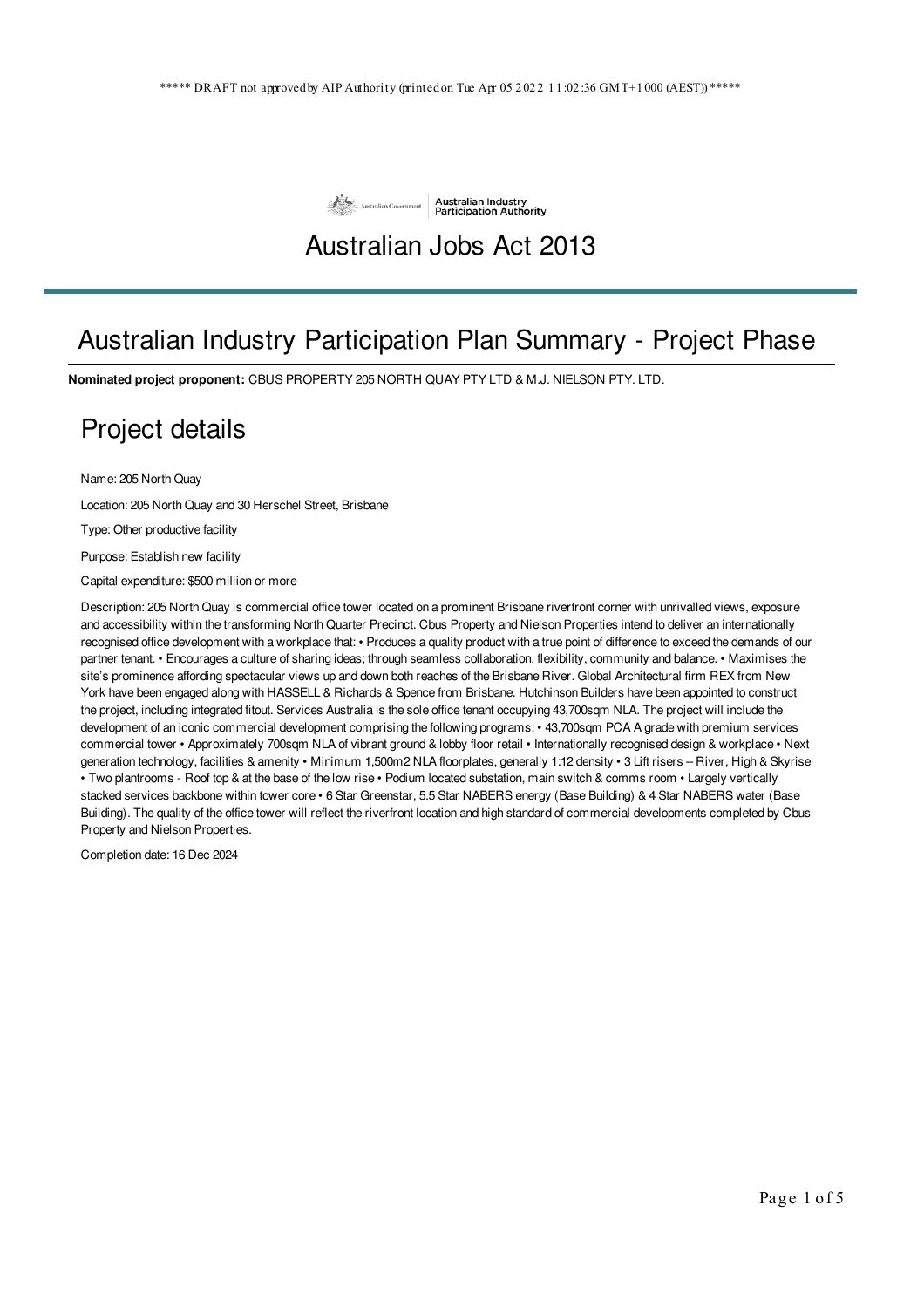# Key goods and services

Indicative list of key goods and services to be acquired for the project:

| Key goods and services                           | <b>Opportunities for</b><br>Australian entities <sup>*</sup> | <b>Opportunities for</b><br>non-Australian<br>entities | Explanation for no opportunities for<br><b>Australian entities</b> |
|--------------------------------------------------|--------------------------------------------------------------|--------------------------------------------------------|--------------------------------------------------------------------|
| Demolition                                       | Yes                                                          | <b>No</b>                                              |                                                                    |
| Bulk Earthworks & Filling                        | Yes                                                          | <b>No</b>                                              |                                                                    |
| <b>Retention &amp; Foundation Piles</b>          | Yes                                                          | No                                                     |                                                                    |
| Rock Anchors & Shotcrete                         | Yes                                                          | No                                                     |                                                                    |
| Formwork                                         | Yes                                                          | <b>No</b>                                              |                                                                    |
| Reinforcement                                    | Yes                                                          | <b>No</b>                                              |                                                                    |
| Concrete Supply, Pump & Place                    | Yes                                                          | No                                                     |                                                                    |
| <b>Precast Concrete</b>                          | Yes                                                          | <b>No</b>                                              |                                                                    |
| <b>Structural Steel</b>                          | Yes                                                          | No                                                     |                                                                    |
| Facade, Sunshades & Glazed<br><b>Balustrades</b> | Yes                                                          | Yes                                                    |                                                                    |
| Ceilings & Partitions                            | Yes                                                          | No                                                     |                                                                    |
| Tile Supply & Lay                                | Yes                                                          | Yes                                                    |                                                                    |
| <b>Floor Coverings</b>                           | Yes                                                          | Yes                                                    |                                                                    |
| Painting                                         | Yes                                                          | No                                                     |                                                                    |
| <b>Window Coverings</b>                          | Yes                                                          | Yes                                                    |                                                                    |
| Plant Louvre Screens & Gates                     | Yes                                                          | Yes                                                    |                                                                    |
| Landscaping                                      | Yes                                                          | <b>No</b>                                              |                                                                    |
| <b>Hydraulic Services</b>                        | Yes                                                          | No                                                     |                                                                    |
| <b>Electrical Services</b>                       | Yes                                                          | No                                                     |                                                                    |
| <b>Mechanical Services</b>                       | Yes                                                          | No                                                     |                                                                    |
| <b>Fire Sprinkler Services</b>                   | Yes                                                          | No                                                     |                                                                    |
| <b>Lift Services</b>                             | Yes                                                          | <b>No</b>                                              |                                                                    |

 $\check{}$ An Australian entity is an entity with an ABN or ACN

Project standards:

Australian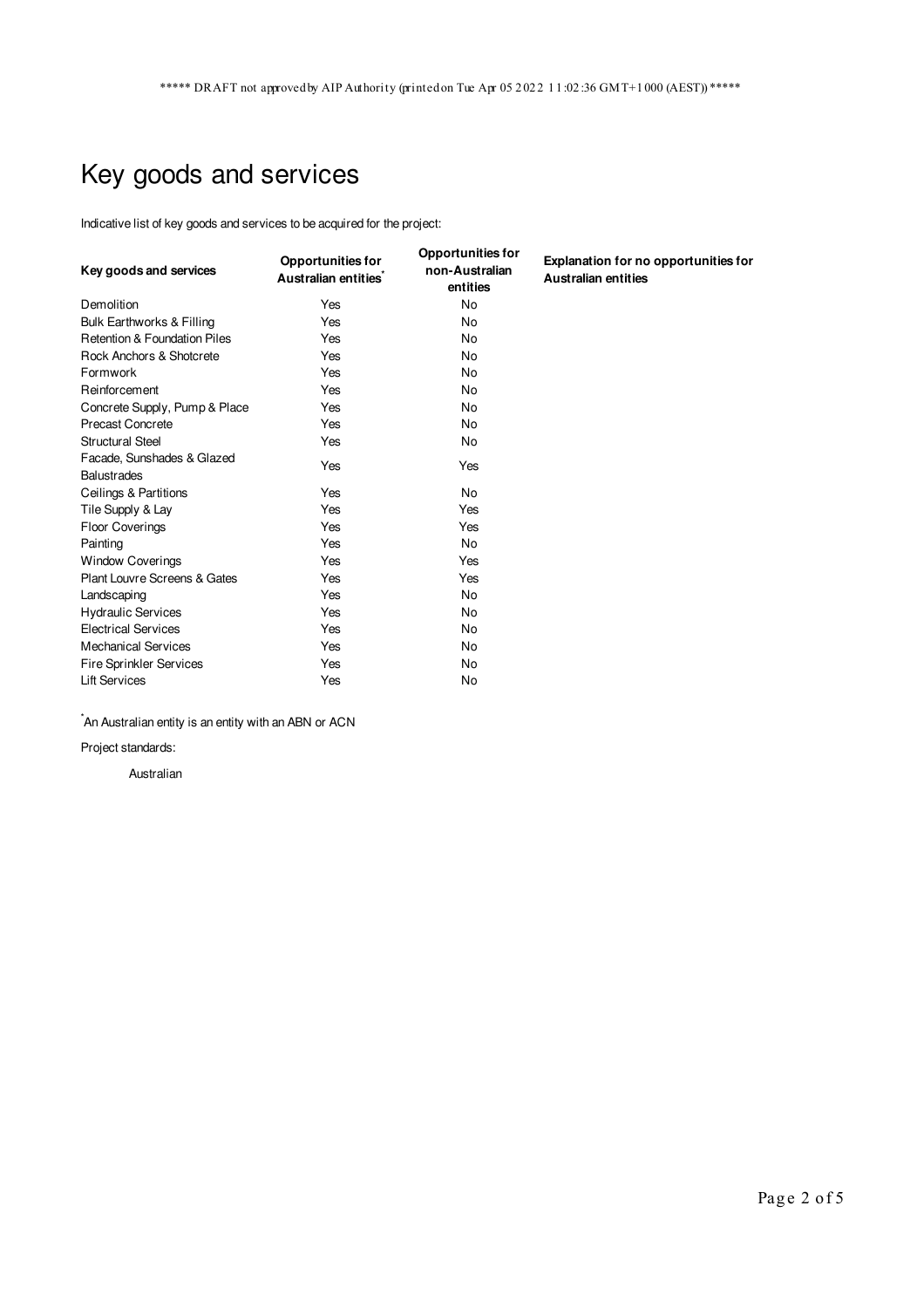#### Supplier information and communication

Project proponent's contact person for supplier enquiries:

| <b>Contact person name</b> Nikolas Cox         |                                                          |  |
|------------------------------------------------|----------------------------------------------------------|--|
| <b>Contact person position</b> Project Manager |                                                          |  |
| <b>Phone number</b> 0447665959                 |                                                          |  |
|                                                | <b>E-mail</b> $n\cos(\omega)$ hutchinson builders.com.au |  |

Project proponent website: https://www.hutchinsonbuilders.com.au/projects/commercial/205-north-quay

Project opportunities website: https://www.hutchinsonbuilders.com.au/projects

Supplier engagement and communication actions :

Promote project opportunities through industry associations Conduct supplier information briefings on project opportunities and bid processes Develop and distribute a supplier information guide for the project Directly contact suppliers with information on project opportunities and bid processes

### Building Australian industry capability

Supplier capability development actions:

Provide market intelligence to suppliers Transfer new product and process technology to suppliers

Global supply chain integration actions:

Provide references for high performing suppliers

Feedback process for unsuccessful bidders:

Hutchinson Builders will actively provide feedback to unsuccessful suppliers when requested. The aim of this feedback is to enable unsuccessful suppliers to improve their offering and competitiveness on future projects. The feedback will relate to additional training, systems or capabilities that can be improved. All feedback provided will be confidential and the intellectual property of all suppliers will be protected.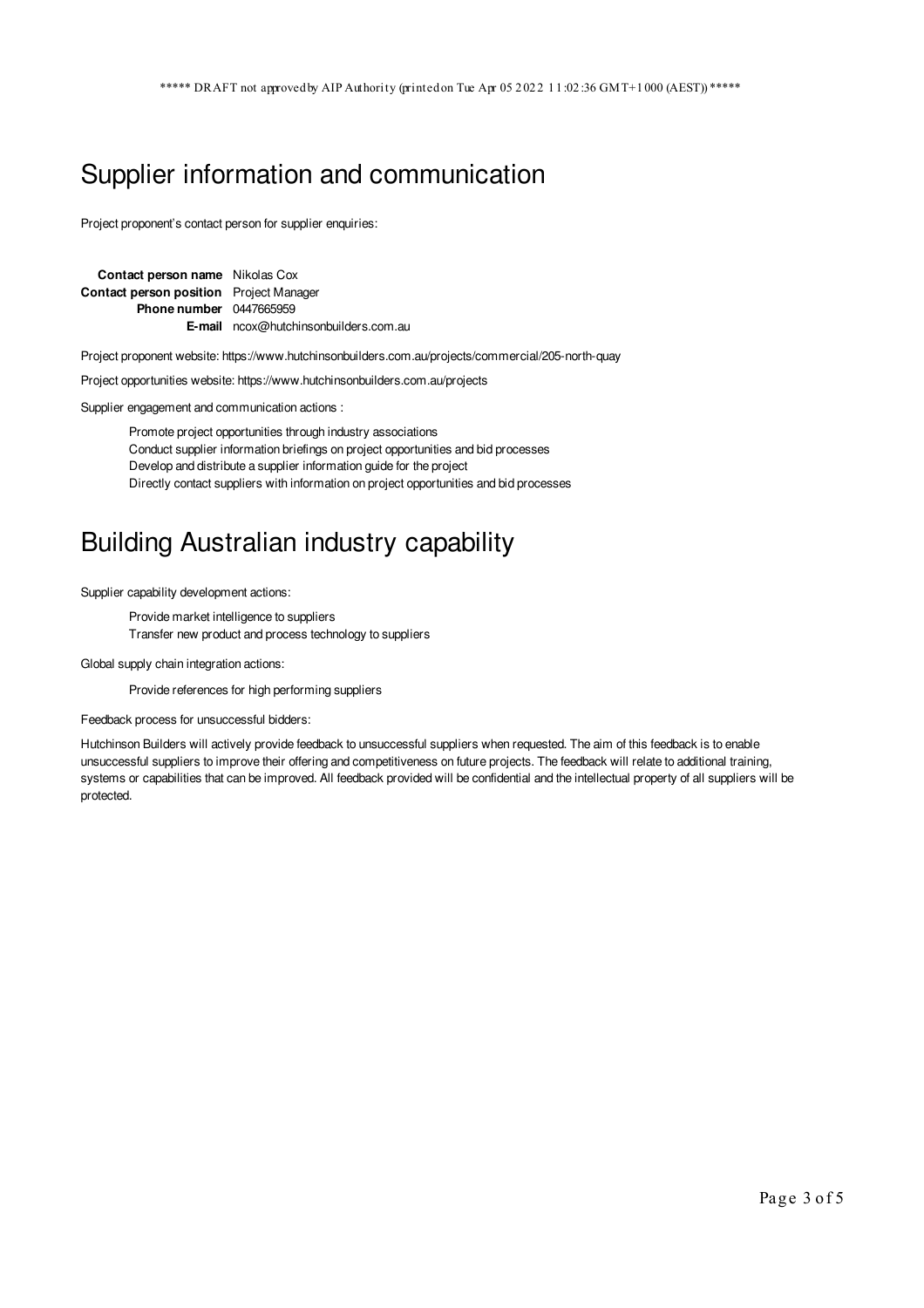#### Australian Industry Participation Plan Summary - Operations Phase

**Nominated facility operator:** Cbus Property Pty Ltd

## Facility details

Name: 205 North Quay Location: 205 North Quay and 30 Herschel Street, Brisbane

Type: Other productive facility

## Key goods and services

Indicative list of key goods and services to be acquired for the new facility:

| Key goods and services                               | <b>Opportunities for</b><br>Australian entities | <b>Opportunities for</b><br>non-Australian<br>entities | Explanation for no opportunities for<br><b>Australian entities</b> |
|------------------------------------------------------|-------------------------------------------------|--------------------------------------------------------|--------------------------------------------------------------------|
| No anticipated procurement of \$1<br>million or more | Yes                                             | Yes                                                    |                                                                    |

\*An Australian entity is an entity with an ABN or ACN

Facility standards:

Australian

## Supplier information and communication

Facility operator's contact person for supplier enquiries:

**Contact person name** Peter Bartucca **Contact person position** Senior Manager, Investment Operations **Phone number** 0411591306 **E-mail** pbartucca@cbusproperty.com.au

Facility operator website: https://cbusproperty.com.au/property/205-north-quay/

Facility opportunities website: https://cbusproperty.com.au/our-offices/

Supplier engagement and communication actions :

Promote project opportunities through industry associations Conduct supplier information briefings on project opportunities and bid processes Directly contact suppliers with information on project opportunities and bid processes Charter of Selection for Consultants and Principal Contractors